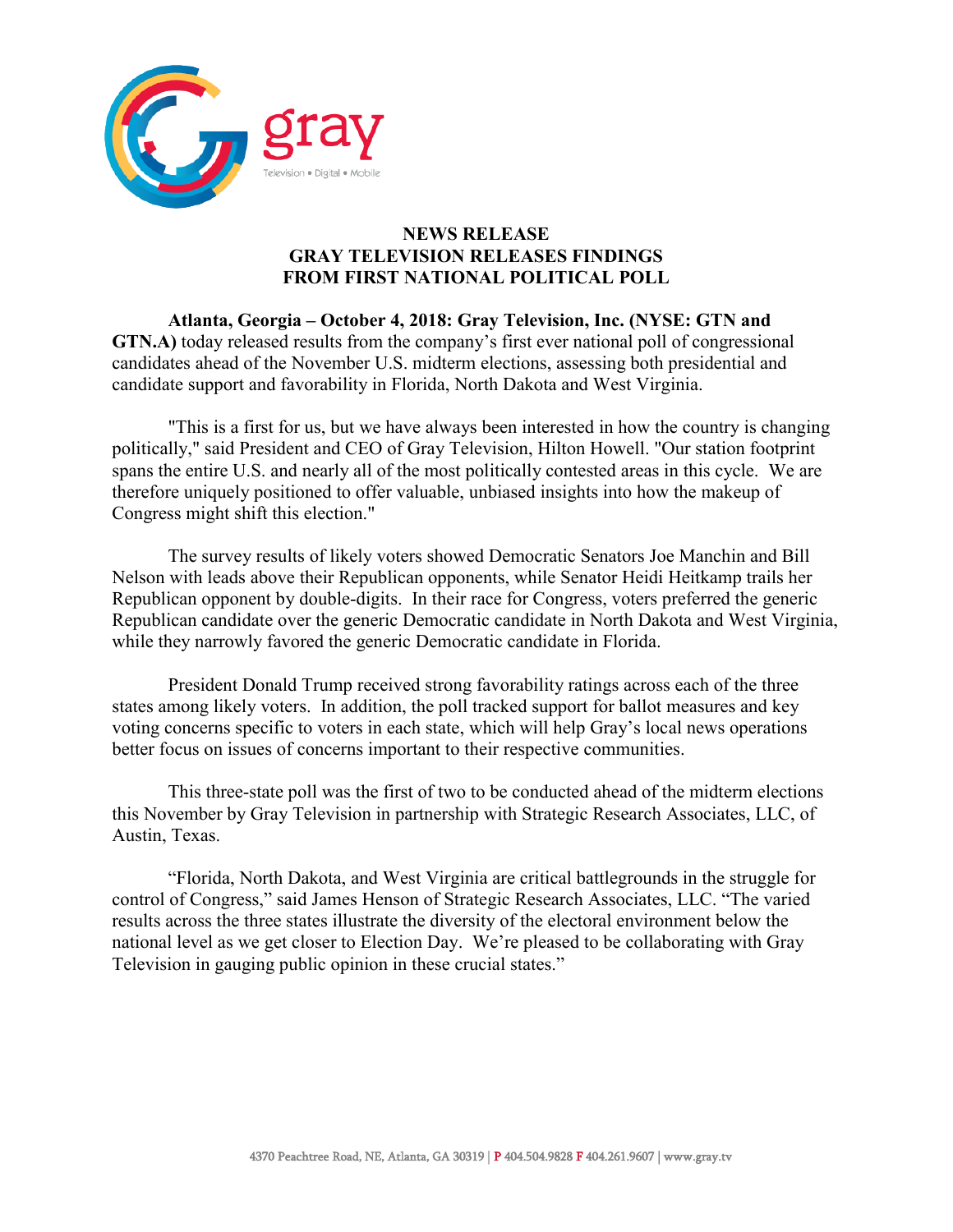#### Page 2 of 4



#### **Florida**

According to a survey of 800 likely voters in Florida conducted between September 17 - 30, 2018, 45% expressed support for incumbent Democratic Senator Bill Nelson, with 44% expressing support for Republican challenger and current Governor Rick Scott, well within the poll's 3.46% margin of error. Eleven percent have yet to make up their mind in the race.

Likely voters view Nelson favorably by 36% and unfavorably by 38%, with 14% expressing a neutral opinion and 12% unfamiliar. Likely voters view Scott favorably by 42% and unfavorably by 38%, with 11% expressing a neutral opinion and 10% unfamiliar.

In the race for governor, Democrat Andrew Gillum leads Republican Ron DeSantis 44% to 43%, with 12% undecided. Thirty-seven percent of likely voters view Gillum favorably, and 25% view him unfavorably, with 15% holding a neutral opinion and 23% unfamiliar. Likely voters view DeSantis favorably by 38% and unfavorably by 35%, with 12% holding a neutral opinion and 15% unfamiliar.

When asked about their vote for Congress, Florida voters narrowly prefer the generic Democratic candidate over the generic Republican candidate by a 43% to 42% margin.

Overall, 47% of Florida voters approve of the job Donald Trump is doing as president, while 46% disapprove. Asked about the national issues currently most important to Florida voters, they selected health care most frequently.

#### **North Dakota**

According to the survey of 650 likely voters in North Dakota conducted between September 17 - 27, 2018, Republican challenger, At-Large U.S. Representative Kevin Cramer, leads incumbent Democratic Senator Heidi Heitkamp by 10 percentage points, 51% to 41%. Eight percent have yet to make up their minds.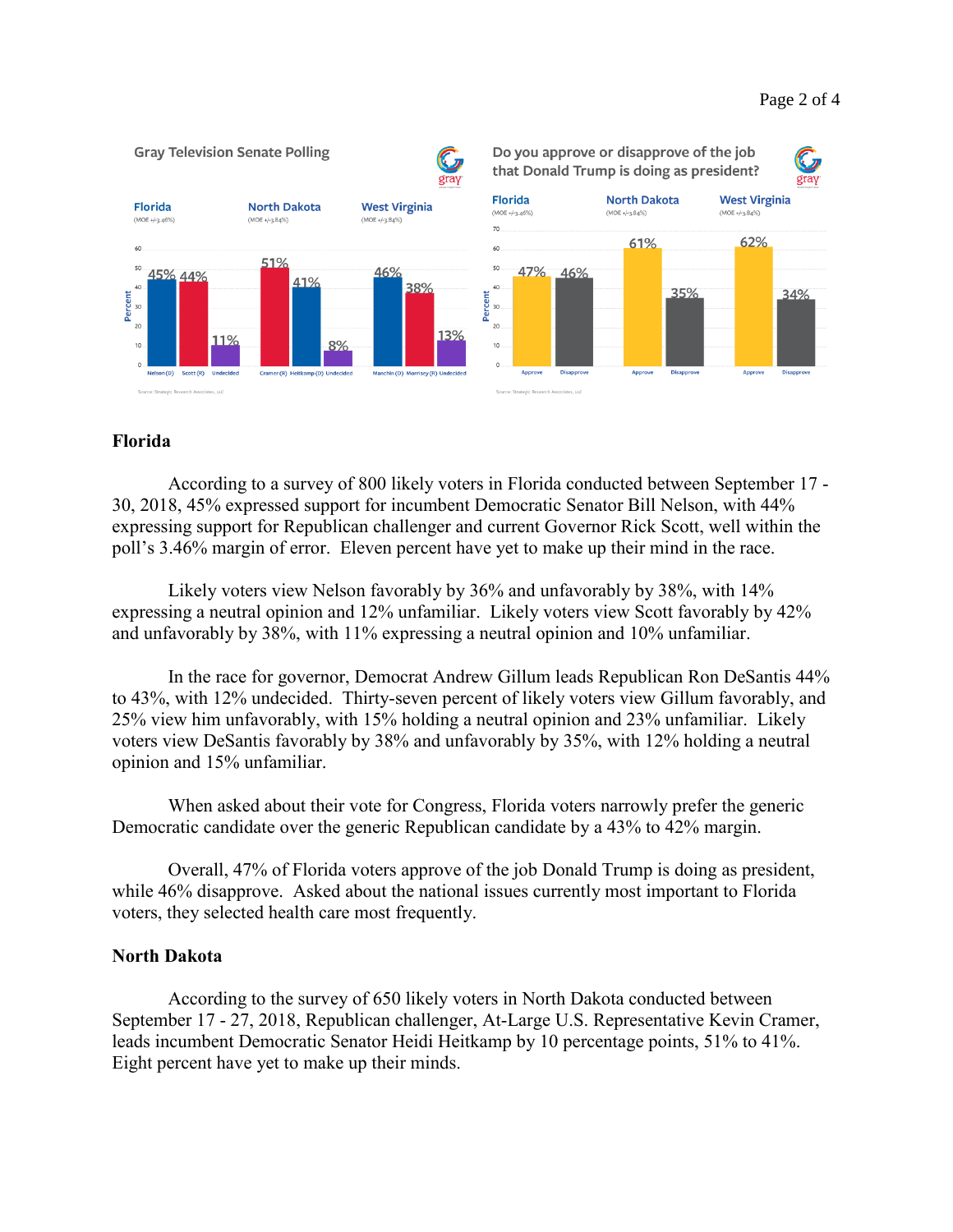Heitkamp is viewed favorably by 43% of North Dakota voters and unfavorably by 41%, with 12% holding a neutral opinion and 4% unfamiliar. Likely voters view her challenger favorably by 46% and unfavorably by 37%, with 12% holding a neutral opinion and 5% unfamiliar with him.

In the race for the state's At-Large Congressional District seat, Republican Kelly Armstrong leads Democrat Mac Schneider 55% to 31%, with 14% undecided. Forty-five percent hold a favorable view of Armstrong, while only 14% hold an unfavorable view, with 22% holding a neutral opinion. Likely voters view Schneider favorably by 30%, unfavorably by 21%, with the remainder either neutral (24%) or unfamiliar (25%) with the Democratic candidate.

The race for Attorney General sees Republican Wayne Stenehjem leading Democrat David Clark Thompson 60% to 26%.

#### **West Virginia**

According to the survey of 650 likely voters in West Virginia conducted between September 17 - 26, 46% expressed support for incumbent Democratic Senator Joseph Manchin, with 38% expressing support for Republican challenger, state Attorney General Patrick Morrisey. Three percent expressed support for Rusty Hollen, while 13% have yet to make up their mind.

Likely voters viewed Manchin favorably by 46% and unfavorably by 33%, with 15% expressing a neutral opinion and 5% unfamiliar. Likely voters viewed Morrisey favorably by 34% and unfavorably by 44%, with 15% expressing a neutral opinion and 7% unfamiliar.

When asked about their vote for Congress, West Virginia voters prefer the generic Republican candidate over the generic Democratic candidate by a 46% to 37% margin.

#### **About Gray TV:**

Currently, Gray owns and/or operates over 100 television stations across 57 television markets that collectively broadcast nearly 250 program streams including over 100 channels affiliated with the CBS Network, the NBC Network, the ABC Network and the FOX Network. Our portfolio includes the number-one and/or number-two ranked television station operations in all of our markets, which collectively cover approximately 10.4% of total United States television households. Gray has entered into an agreement to combine with Raycom Media, Inc. in a transformational transaction. The combined company will own leading television stations and digital platforms serving 92 markets and 24% of U.S. television households. It also will include video program production, marketing, and digital businesses including Raycom Sports, Tupelo-Raycom, and RTM Studios, the producer of PowerNation programs and content. For further information, please visit [www.gray.tv.](http://www.gray.tv/)